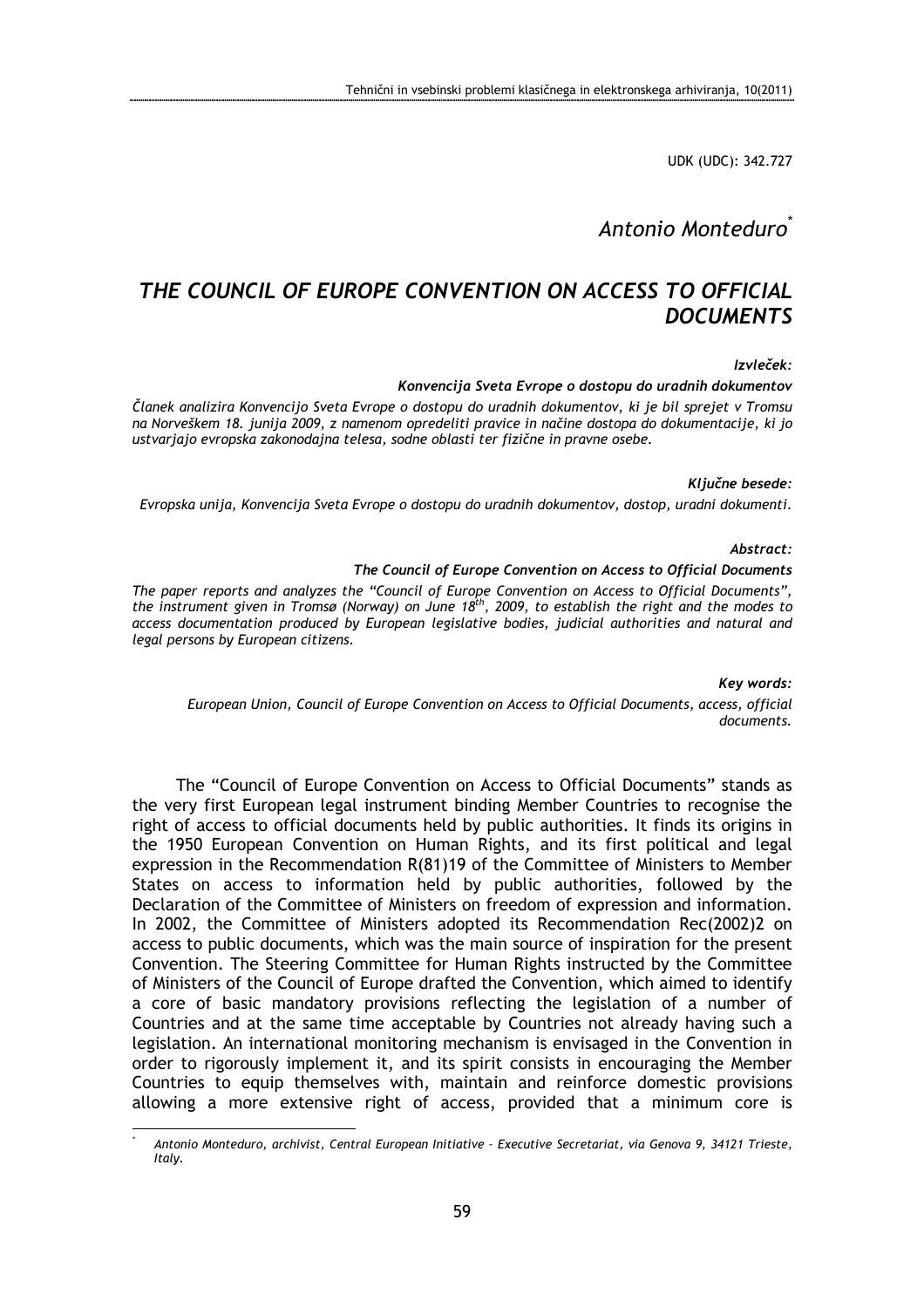nonetheless implemented. The result of the preparatory work consists in a compromise solution of an instrument, capable of being accepted by the Member Countries, constituting at the same time a starting point for an effective right of access to official documents in the whole European Union.

The article 255 of the Treaty establishing the European Community, implemented through Regulation 1049/2001 of 30 May 2001, grants the right of access to European Parliament, Council and Commission documentation to all the citizens and legal persons of the European Union. In 2008 the Commission published a "Report on the Results of the Public Consultation", available on the dedicated website "Review of the Rules on Access to Documents". The site guides in searching for the Commission documents, and a Guide explains how to exercise the right of access; links to the websites of other relevant European institutions (i.e. Parliament and Council) and to the single Members Countries' rules on access are present.

The importance of such an instrument was also underlined by the same Vice President of the European Commission Margot Wallström on January  $20<sup>th</sup>$ , 2009, at the Joint Meeting of the Civil Liberties Committee of the European Parliament and the Committees on EU Affairs of the Czech Senate and Chamber of Deputies. In her speech on "The Citizen's Right to Know – Time to Improve Openness, Transparency and Access", the Vice President, after summarizing the developing of the situation on access to the documentation in the European Union and in the EU institutions, pointed out four major issues which have given rise to questions or criticism: 1) the proposed definition of what is a document; 2) the balance between the right of access and the protection of personal data; 3) the right of Member States to oppose disclosure of documents they have sent to the institutions; and finally 4) some limitations to the right of access during limited periods of time.

The "Council of Europe Convention on Access to Official Documents" was finally released on June  $18^{th}$ , 2009, in Tromsø (Norway). It consists of a Preamble and three Sections, divided in 22 Articles: General provisions, Right of access to official documents, Possible limitations to access to official documents, Requests for access to official documents, Processing of requests for access to official documents, Forms of access to official documents, Charges for access to official documents, Review procedure, Complementary measures, Documents made public at the initiative of the public authorities, Group of Specialists on Access to Official Documents, Consultation of the Parties, Secretariat, Reporting, Publication, Signature and entry into force of the Convention, Accession to the Convention, Territorial application, Amendments to the Convention, Declarations, Denunciation, Notification.

Since transparency of public authorities is considered to be the core of good governance and the very indicator of the democracy of a Member Country, the Preamble states that the right of access to public documentation is essential to the exercise of fundamental human rights, and at the same time it strengthens the public authorities' legitimacy. Under such point of view, all Member Countries should enforce the right of access to the public documentation produced and/or held by the public authorities.

The Convention is meant to set a minimum standard and a wider access to official documentation. Section I, after defining the goals of the Convention, gives the meaning of "public authorities", being them administrative institutions at a national, regional, local level and also legislative bodies and judicial authorities as well, when performing administrative functions. A – very wide - notion of "official document" is also given: any information drafted, received and held by public